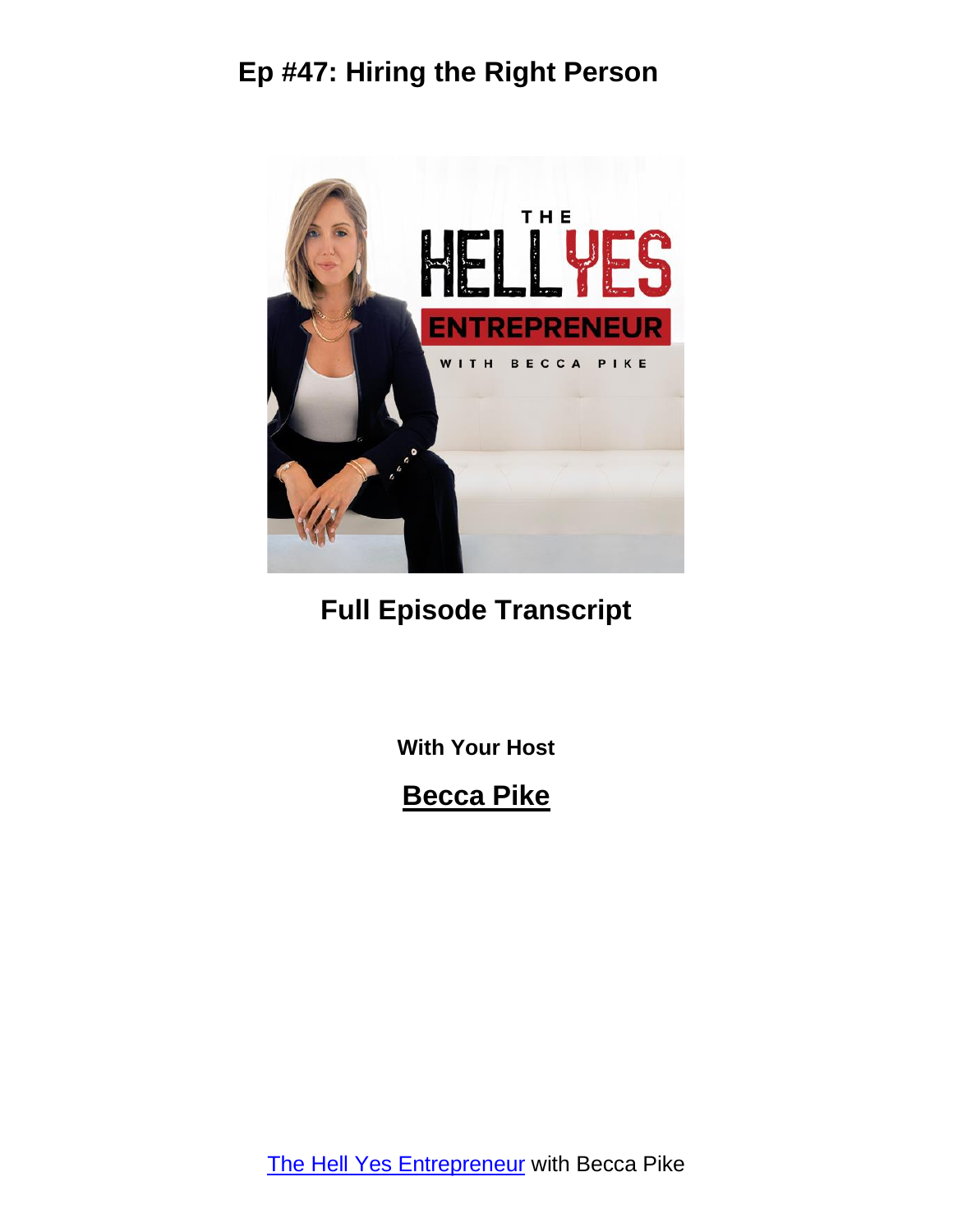Today, my friends, we are talking hiring. Between my massage company, my coaching company, my old jobs, and my personal life, I believe I've hired like 100 people. So I have a few stories. I have some pointers, and I definitely have things to tell you that you don't want to do. Okay?

Let's just say I learned a lot on how to hire from the school of hard knocks. I made mistakes hiring. I wasted a lot of money hiring. I'm positive that I have hurt people's feelings when hiring through the mistakes that I've made when that wasn't my intention at all. Because I just hadn't matured yet as a CEO. I didn't really understand the best communication practices. I've allowed people pleasing to run my hiring process, which ended in poor quality employees.

I've made all the mistakes guys, and I'm going to talk to you all about them. But I've learned so much. My hiring skills are pretty on point now. So this episode is for anyone who is or has hired before, or for someone who has an employee or contractor or a few that don't quite feel right. They don't feel like the right person. This episode will help you understand why that is and how you ended up in this situation.

This episode is for anyone who thinks that one day they might hire in order to grow their company or remove workload from themselves. This advice will also translate to your personal life if you ever think about hiring a babysitter or a house cleaner or whatever, right.

Also guys, we are only a few short weeks away from our six month mastermind application window. We will not be reopening the application window for 30 More until November of 2022. So if you're interested, you do not want to miss this.

The business mastermind is different than anything that you've experienced, okay. This is for entrepreneurs who have made at least \$50,000 in revenue in the last 12 months who want to transition from workhorse entrepreneur into true CEO. We focus this 12 months on scaling your company and increasing your revenue while simultaneously reducing your workload.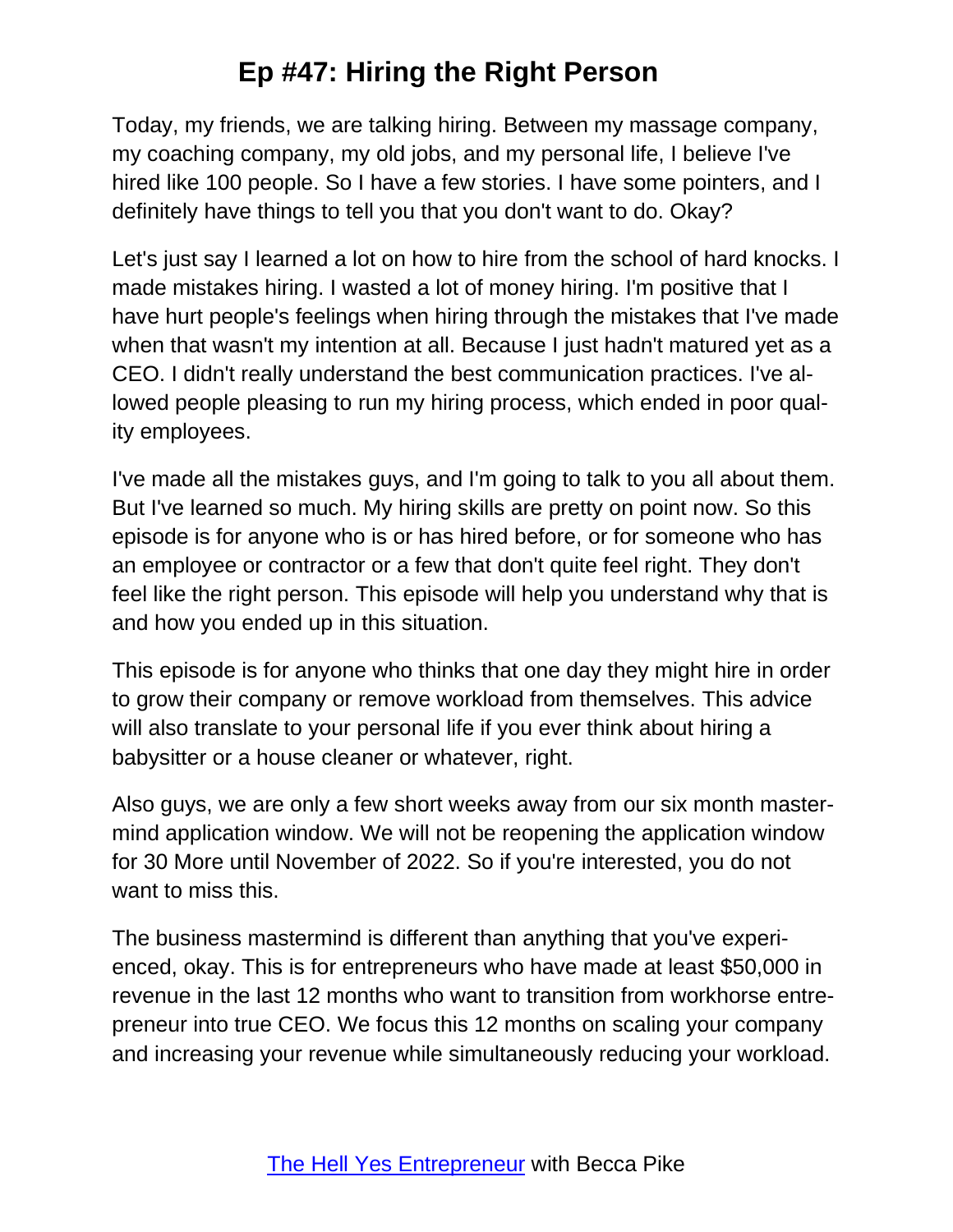30 More is the only place that I personally coach. We are a small and intimate group, and this group has gained some pretty insane results in the last rounds. We hold high standards to be in here, but we also play, and we have a shit ton of fun. You will leave 30 More with clarity on your business's direction, how to scale, delegate, and not let your business own you. You will own it like a true boss ass CEO that you are, and you will have fun doing it. Remember fun? You might have even lost fun in the journey of business growth. It's time to get that back.

This is a \$12k investment for six months. You can learn more about 30 More and join the waitlist at hellyescoachingonline.com All right guys, this is episode number 47. I am your host Becca Pike, and it is time for your weekly dose of Hell Yes Coaching. Let's go.

Hey, guys. I'm Becca Pike and welcome to *The Hell Yes Entrepreneur* podcast, the number one show for entrepreneurs looking to create their first six-figure year. If you've got the drive and you know how to hustle but you're not sure where to channel your energy, we've got the answers. Let's dive into today's show.

Hey guys. Hiring. How do you know when it's time to hire? So number one, let's say you just genuinely want more time freedom, right. You want more time freedom to do higher level work. This may be a sign that it's time to hire your first admin or front desk person, receptionist. Someone who can help answer calls, file, create processes, do social media posts, schedule events, reply to emails, clean the office, and do basic sales. Okay.

This is an admin, a VA, any type of front desk person. Someone that is going to help you get a lot of the backend work done so that you can do the bigger projects.

You know you're ready for this if your \$1,000 per hour work is being interrupted by \$10 per hour work. Let me say that again. This is important. You know you're ready for this if your \$1,000 an hour work is being interrupted by \$10 per hour work.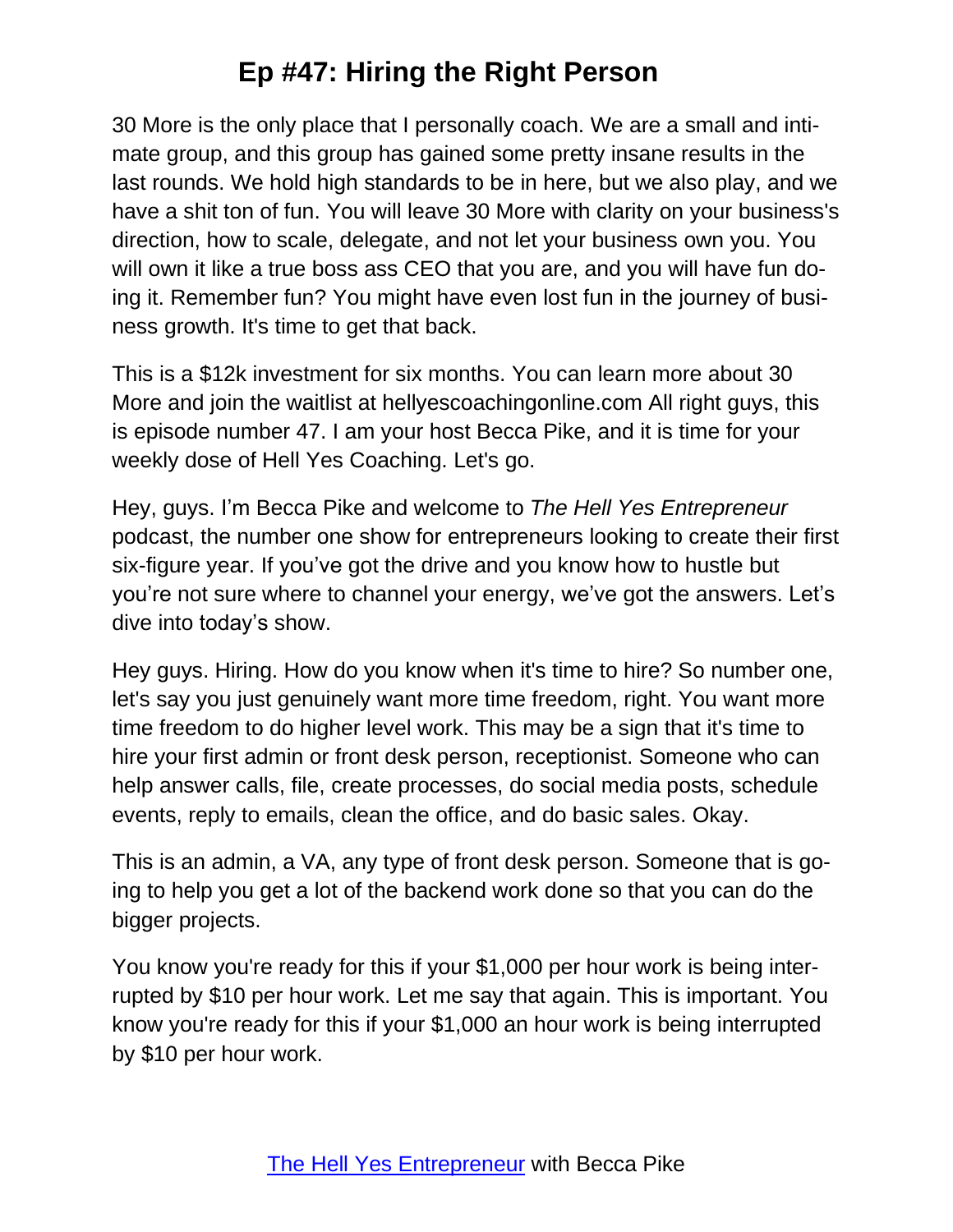\$1,000 hour work includes planning your growth, hiring, managing people, firing, doing podcast episodes, going around giving speeches, doing your business plan, applying for business loans, marketing, investing. If this work is being interrupted because you've got to answer an email from someone who's asking you what time you open tomorrow, it's fucking time to get an admin.

Or you might know that you are ready to hire if let's say that you are on track for accelerated growth, and you are interested in bringing on another service provider. I knew it was time to bring on another massage therapist when I was building Massage Strong when I was like 80% at my physical ceiling. I knew that I was nearing a max out in my future. Like I couldn't see any more massage therapists myself.

Guys, you do not want to wait until you are fully maxed out in order to hire another service provider. That is the worst time to do it. When you're maxed to the gills, you don't have the time or the energy to properly hire or train a staff member. Inside 30 More I teach my students to hire when they are around 70% to 80% maxed out on their books. Then it's officially time to bring on another service provider if you are in a service providing industry and that you want service providers.

So today, I'm gonna shoot off some of the mistakes that I see people make when they are hiring. Just remember if any of these ring true to you, it's not a time to feel crappy about yourself or your past or what you did or what you should have done. Okay, none of that. So we're all here to learn, not judge. We're just moving forward with new information. Yeah. Okay.

So mistake number one, business owners often don't want to spend the time it requires to actually find a great fit. So they only interview like a fourth of the amount of people they should be interviewing. You guys want a big pool of people to choose from.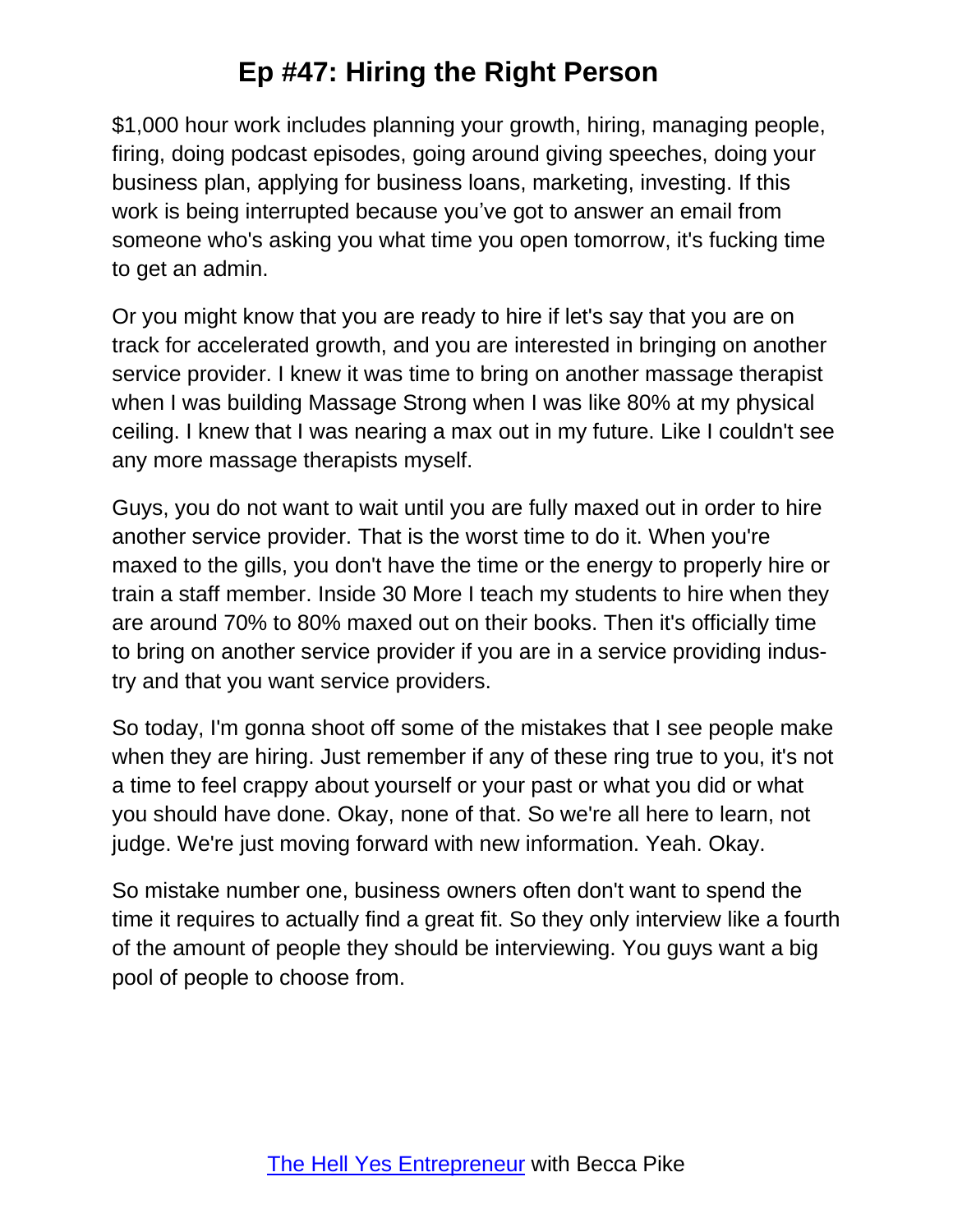When I began Massage Strong, I would just accept the first or second person that applied. Usually a friend of mine that heard about it like on a Facebook message. They didn't even like go through a hiring process. I'd be like okay, that's a wrap.

It was coming from this thought that I could train the shit out of them, and really also coming from a thought of like I don't have time to search high and low for someone amazing. This person will do just fine, and I'll train the shit out of them.

So with both of these thoughts, what I was really doing was putting more workload on my future self. Like future Becca will just train the heck out of this person. But if present time Becca would just take the time to find someone that is a better, more high quality fit, future Becca wouldn't have to pick up her slack and train on repeat. You know what I'm saying?

So when I just recently hired a VA, I did a lot of research first, and eventually accepted in nine interviews total. I took the time to find the right person. I cleared my schedule for a week. I spent a lot of time doing it. It was so different than the way that I used to hire. Then I found the right to VA for me. Shout out to Nicole. You're my girl.

All right, mistake number two. I see entrepreneurs who hire because they think that the person that they're going to hire will fix their problem instead of themselves troubleshooting and problem solving, and then having the new hire implement what they problem solved. You get what I'm saying?

So there's a difference between head and hands when you have employees and contractor. Most people at the level that you and I are at, we are hiring hands. That is people that are going to put in the labor that we are going to request that they do. When you're hiring heads, that's usually like a COO, a CFO. This is someone that's coming in with a lot of experience, a lot of knowledge, and they're coming in to help you solve problems in your business.

So if you're just hiring an admin or another service provider, you're usually just hiring hands. You're not hiring them to bring on problem solving skills.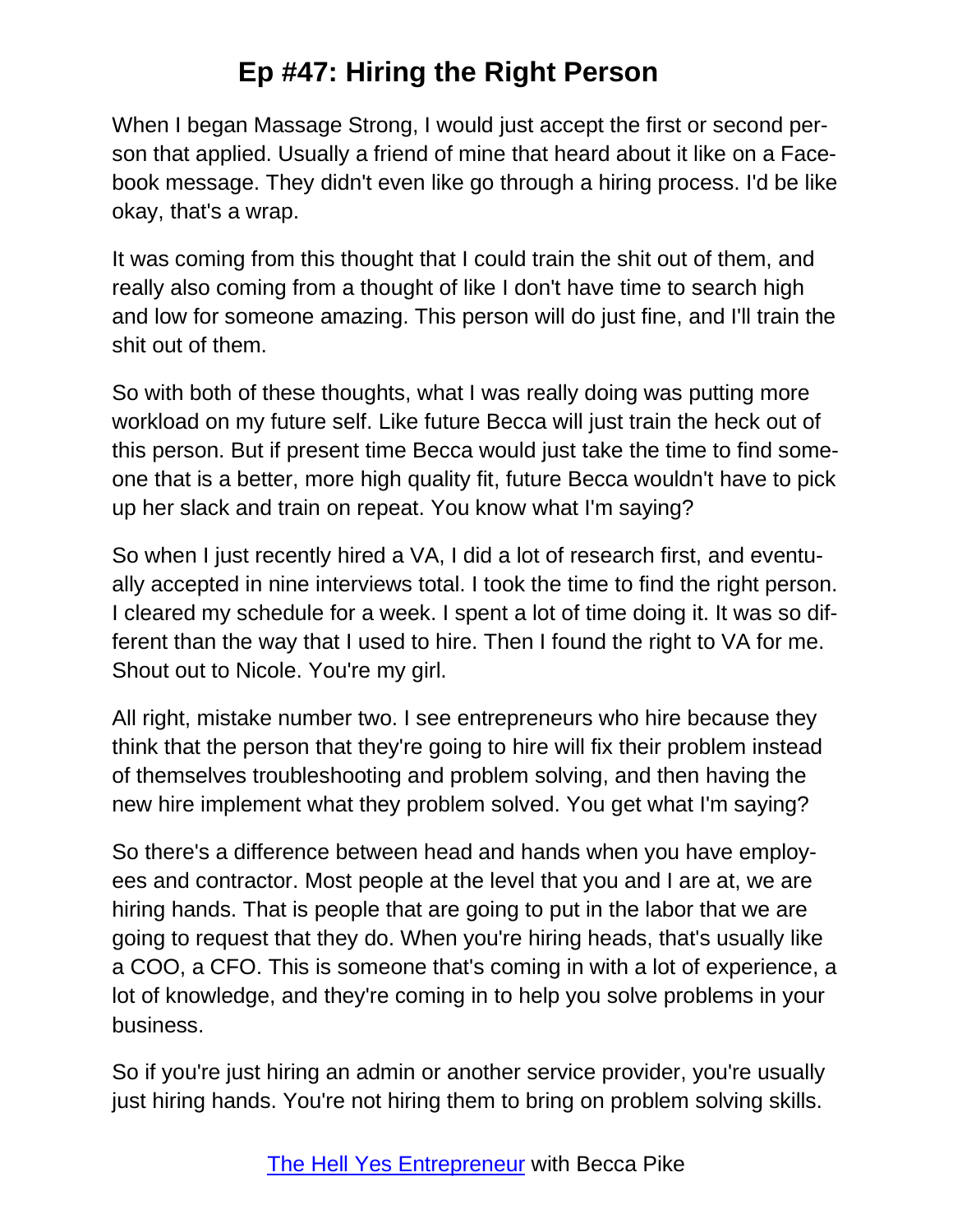The last thing you want to do is say, "Hey, we've got this problem. I'm going to hand it to you, this admin, and I want you to solve it." It will never work out the way that you want it to. You have to take the initiative to solve the problem first, and then tell them to implement it. All they do is the labor behind the implementation of the problem that you have already solved.

All right mistake number three. Allowing people pleasing into the room. Let me paint a picture that I know so well. Let's say that you need more service providers. Let's say that you own a spa, and you know that you need an aesthetician on the weekend and evenings. But when you interview the person that you really want to hire who seems like a great candidate, they can't work evenings and weekends. But you hire them anyway because you can't imagine them not working on your team.

This, my friends, is people pleasing and lackful mindset. I have done this. It is important that we know exactly what we need for our company and that we stick to it. Otherwise, we waste our company's money and time. If you need nights and weekends, you only hire someone who can come in nights and weekends. You need someone with a special certification. You do not veer from that need.

Let's say you want someone with great grammar and punctuation skills because you know that they're going to be the first point of contact via email every single day for your customers. But when you meet this candidate, you just love them so much you throw it out the window, and you don't even test their grammar and punctuation skills. Have y'all done this because I know I have. Which brings me to my next mistake.

Mistake number four. Biggest mistake, top dog. Not writing out exactly what you want your person's role to be. If you're iffy, they're confused as fuck. If you aren't detailed, they aren't detailed. This is a follow the leader scenario okay. If the leader says, "Hey get us more people on our email list," but doesn't show the person how to do it or the exact steps to take, the person could spend a lot of time wasting their own time, their own energy, your company's time, your company's money, your company's energy.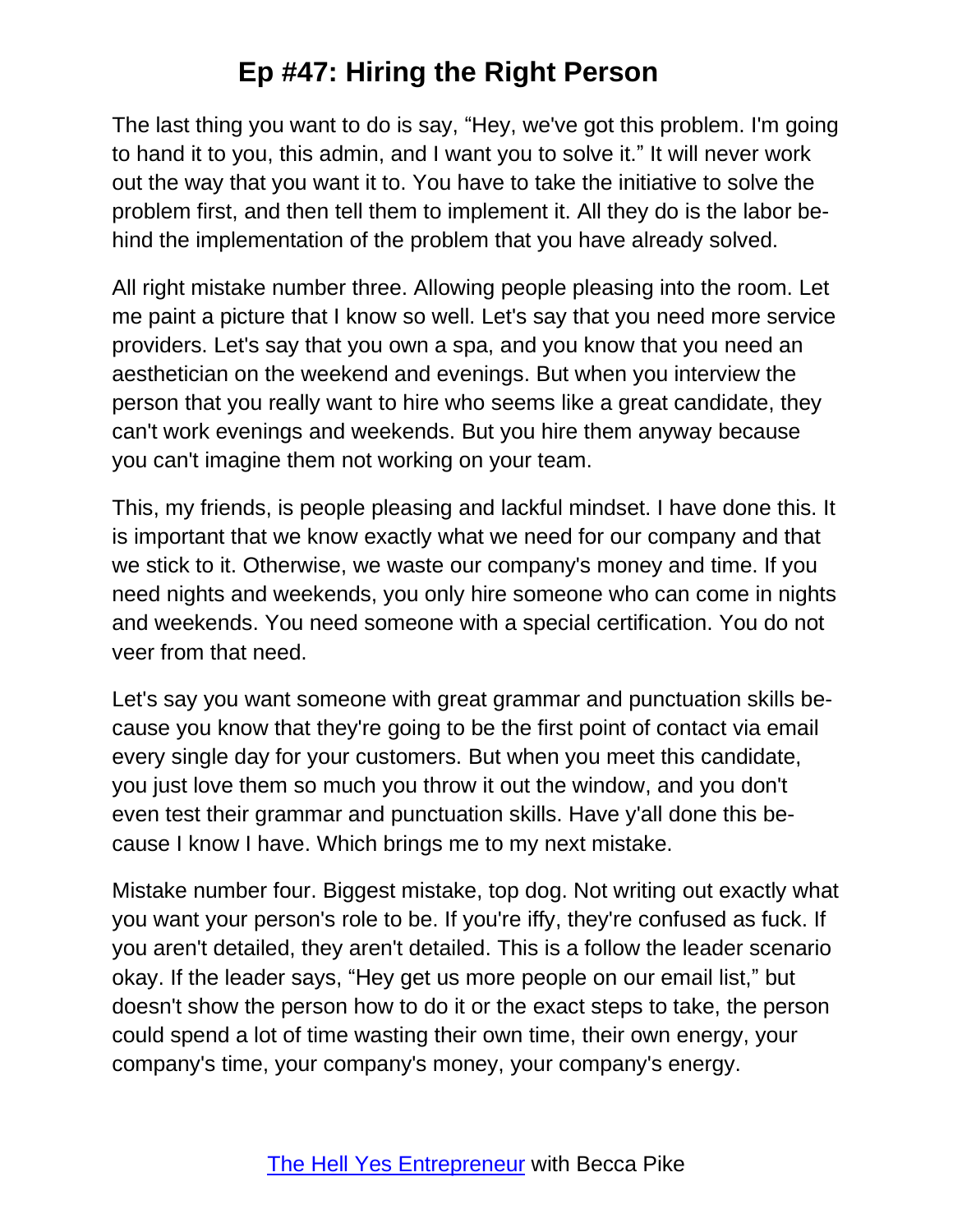Before you even interview, you should write down minute by minute exactly what they will be doing with their time, how much time you want them to spend on implementing the solution to the problem that you've already solved, exactly when you want their lunch break to be right. Or you can be flexible with their lunch break, but like how long are they allowed on the lunch break?

All of these boundaries have to be so well written and understood so that there's no big lack of communication. So that they can say no to this position if they don't want to work for you. But they have to see first what you're expecting before they are capable of agreeing or disagreeing for working with you. You have to have it on paper so that you know whether or not they're a good or not a great candidate for working with you. All of it has to be written out beforehand so that both parties can decide.

All right, mistake number five. Hiring cheap because you're scared to spend money. It's going to give you less committed employees, higher turnover, more energy, and time training new people, and will waste money from your company. It is less expensive to hire and pay well once than it is to hire and pay cheap multiple times. Let me say that again. It is less expensive to hire and pay well one time than it is to hire and pay cheap several times in a row because your turnover rate is so high. All right. Pay your people well.

Mistake number six. Owners hiring before they have watched their candidates work. So this is completely based on my own opinions. A lot of places do not follow this rule. A lot of CEOs don't make this happen. They will hire someone and start them immediately as an employee of the company. It doesn't matter which way you do it. You got to decide what way feels best for you. There is no right or wrong, okay.

But for me, there's always like a testing period of time with every person that I hire. So like with massage therapists, I would always allow this like two week window of probation period. We both knew that they were going to work for 14 days, it was very clear. At the end of the 14 days, both parties could decide if they wanted to continue.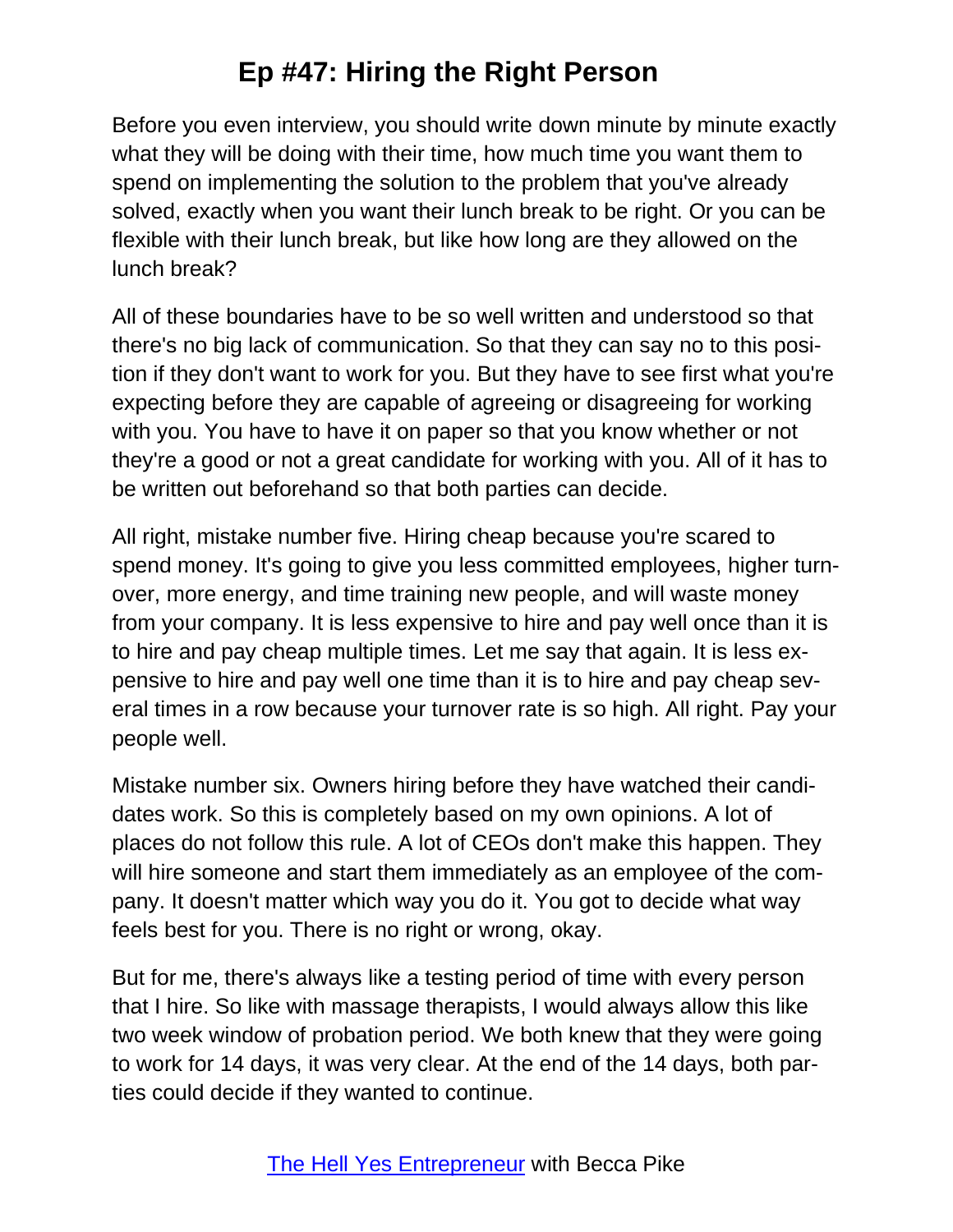So I got to see a lot of what they were like in those 14 days. Sometimes people would be late like two or three times just in their 14 day window. Like they couldn't even hold it together for the probation period. Sometimes they killed it during their 14 day period, and it made me realize how excited and thankful I was to go through with the full onboarding process at the end of the probation period.

You probably want to word it differently than probation period. I can't remember what I used to call it. I never called it a probation period. I called it like a test run or I don't know what I called it. But it was very clear both parties understood that this is what was happening and why I was doing it. I spoke it to them as if it was a perk for them. It was.

I truly believe like listen, you don't want to get yourself into a job that you don't like. So why don't you come on for 14 days. You decide if you like it. At the end of the 14 days, neither one of us are tied to keeping this position. But if we both choose that we enjoy working together, that we both like the way that this partnership is going, then we move forward with the full onboarding process.

Also, if you're an online company or if you're hiring like an admin or a VA, don't be scared to do something along the lines with this as well. It might not be like a 14 day time period. It could be that you give them some sort of very small project to see how they accomplish it before you fully onboard them. Okay. It could be like a small task. You'd be surprised how many people say that they want a job desperately, but then when you ask them to do this very small project that takes 20 minutes to see how their work is they just like ghost your ass.

But listen guys. If you're a business owner and you are managing or hiring people, there is so much to learn through trial and error. Like I said, I have learned a lot through all the people that I have hired and managed and hurt and got myself hurt and lacked communication and all of it. I've made a lot of mistakes. I do my best not to beat myself up over it. I move forward as a better CEO, and that's the best I can do.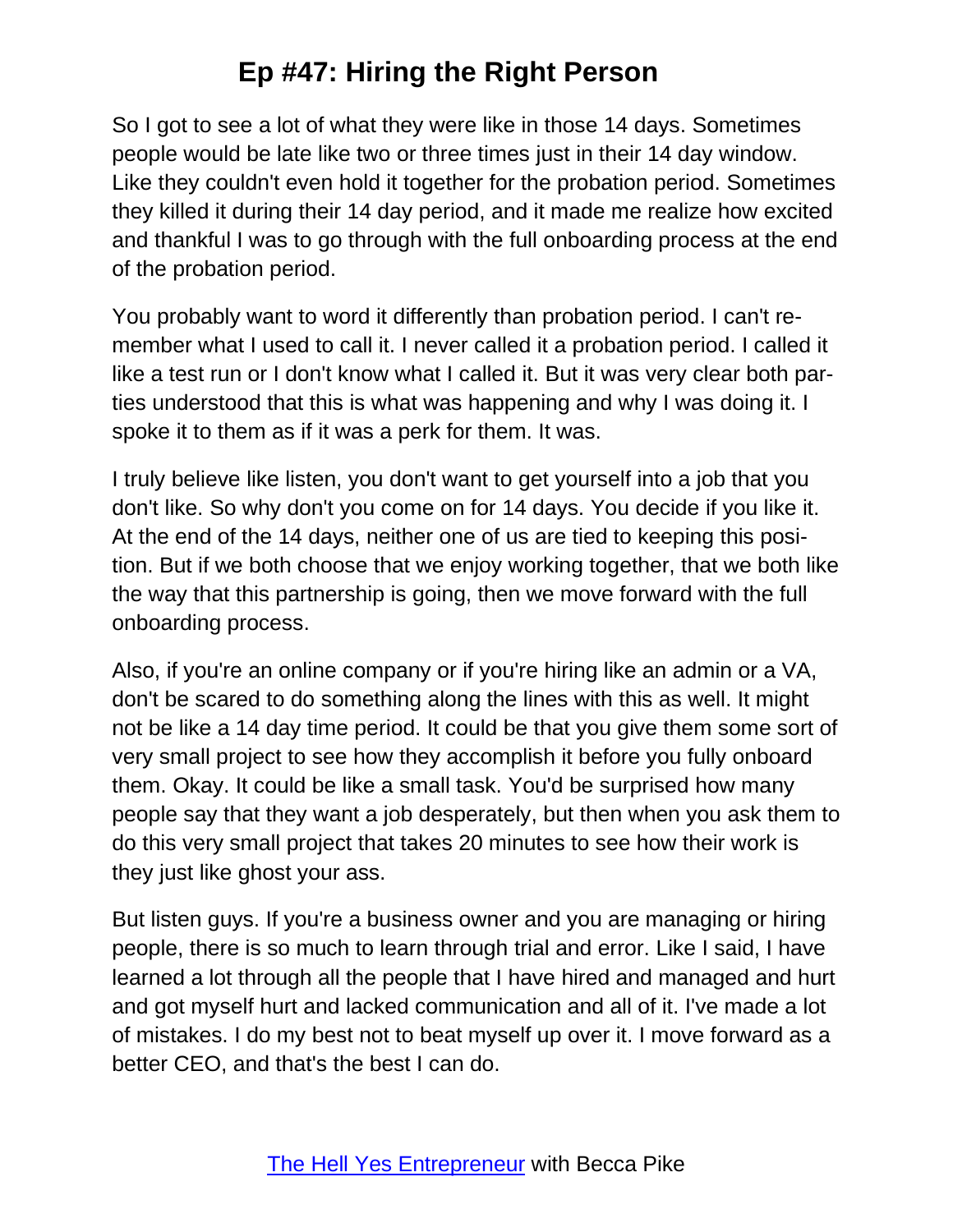What I learned is that the few people that have gotten hurt by me as their boss was because I wasn't courageous enough to be direct or to be clear. My people pleasing or allowance of certain things or the biting of my own tongue, those were the things that actually created the riff in the end, right.

Like that's why I'm such a big advocate now of having the hard conversations. The conversations that make you feel uncomfortable, you know. Having very clear expectations and boundaries when you're hiring because the more clear that your boundaries are, the more room there is for freedom and creativity. Your hires aren't just guessing what you want or if they're making you happy or like anything like that, okay.

So, it is very important that if you have a future or if you are currently hiring, that you understand how to hire and manage people because you are dealing with other people's lives, other people's emotions, other people's well beings, other people's paychecks. It is important that you put time and energy into learning how to be a proper leader so that you can build your company. But you can also simultaneously give someone a really good place to work that feels really good to them, and their quality of life changes because of the way that you are leading your company.

But all of that is leaning more into the managing side of staff, and today we're just mainly talking about hiring. If any of this feels like you just understand it, you enjoy it, you want more of it. If you know that you have potential of having more people on your team and you want your company to be as efficient as possible, I urge you to apply for 30 More this round.

When you apply you get access to my video vaults teaching exactly how to hire, who to hire, when to hire, and then managing your team as well as how to fire if that is to come up in your company. We begin our mastermind in July, but you have to pay and reserve your seat between May 1<sup>st</sup> and May 5<sup>th</sup>. That is only a couple weeks away. You can find all that info on our website hellyescoachingonline.com.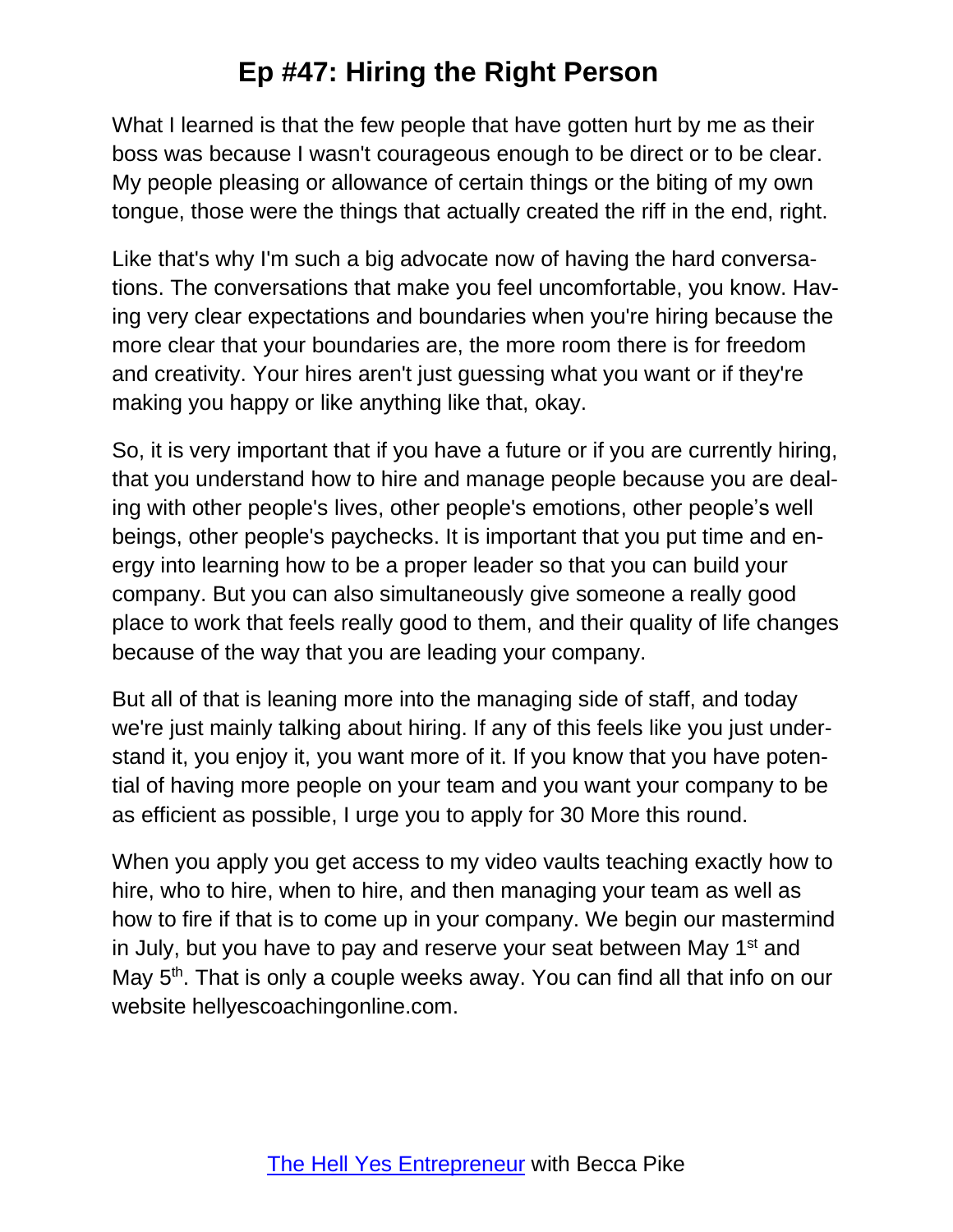I will see you guys here next week. I hope that this episode was quick and useful and helpful and all the things that your little hearts needed. See you guys soon. Bye.

Hey entrepreneurs. If you are ready to create your first six figure year, your next business investment is our course Three More. When you sign up, you will get instant access to our video vault. In these videos, I teach you exactly what I did to create a highly successful brick and mortar company as well as a booming online company. Both successful in their first year. It was not luck guys. It was a process. I am now offering that process to you.

In this class, you will become a master at organically attracting clients. Three at a time to be exact. #ThreeMore. You will know what to say during a consult or a conversation about your business so that people want what you're selling when you speak to them.

You will know what to do when your client feels timid to invest in your service. They might want what you're selling, but they feel on the fence about investing. This is normal. To become successful, you must know how to gently and confidently navigate these situations without being pushy but with their best interest at heart.

In Three More, you will learn new ways to think about money and sales and growing your audience, so they are lining up to buy from you. This is not gross and sleazy sales tactics. This is learning to inspire through quality service.

Best of all, you will have a community of other Three More members all reaching out for the same business growth where you can ask questions, make friends, and lean on each other. Our members say that the community is the best part.

If the community and the video vault doesn't already make you feel like you won the business coaching lottery, we also have weekly live coaching calls. Every Tuesday at 1:30 Eastern Standard Time, you will receive live coaching in our community via Zoom so that you always stay in line with your goals. You can begin coming to these calls as soon as you sign up.